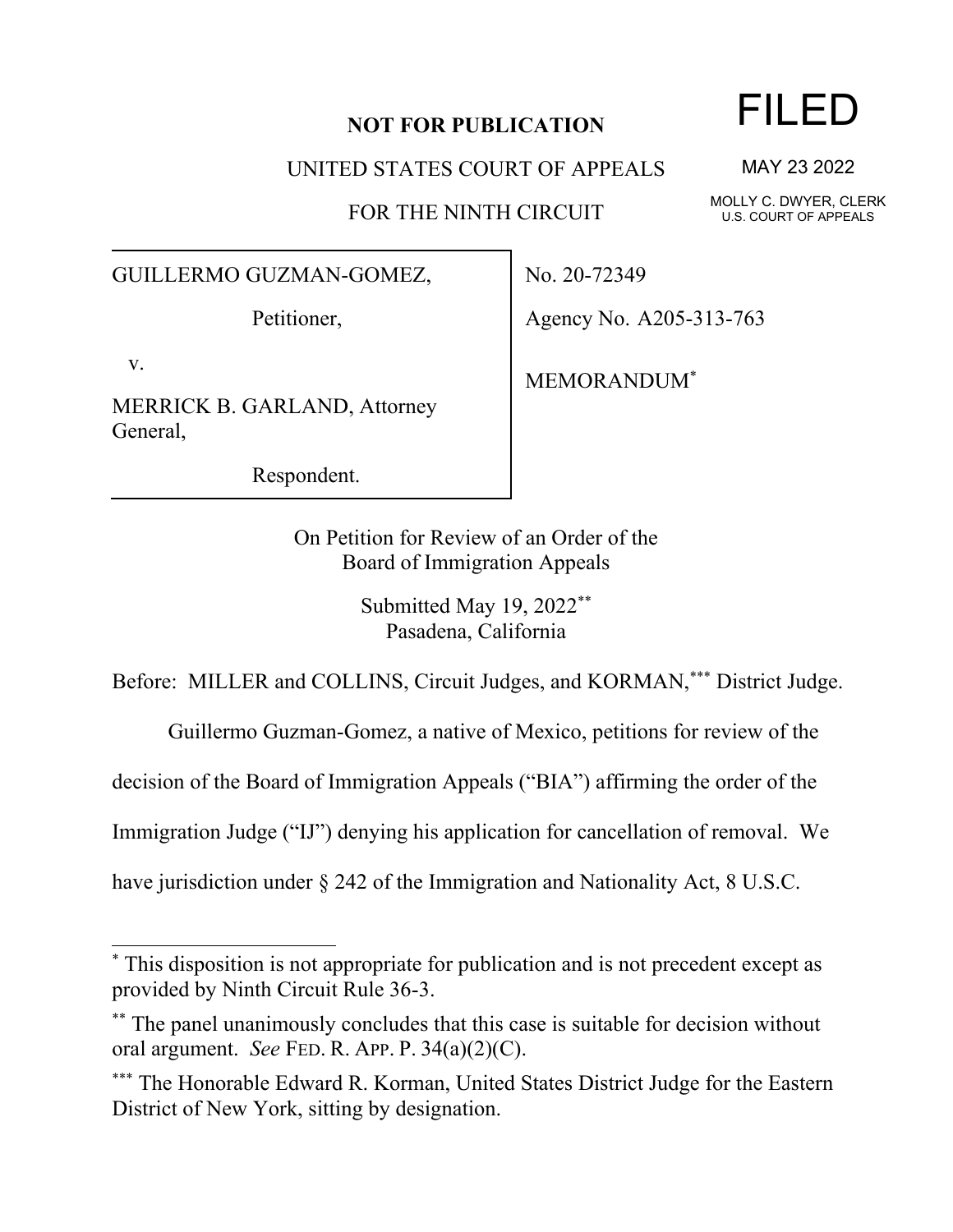§ 1252. We review legal questions, including due process claims, de novo and factual findings for substantial evidence. *Bringas-Rodriguez v. Sessions*, 850 F.3d 1051, 1059 (9th Cir. 2017) (en banc); *Zetino v. Holder*, 622 F.3d 1007, 1011–12 (9th Cir. 2010). We deny the petition.

1. Guzman-Gomez contends that the IJ violated his due process rights by denying his request to allow his wife and eldest child to testify regarding his good moral character. However, Guzman-Gomez failed to raise this issue before the BIA. Failure to exhaust a due process claim before the BIA deprives this court of jurisdiction to reach the underlying merits, so long as the procedural error was correctable by the agency. *Amaya v. Garland*, 15 F.4th 976, 986 (9th Cir. 2021). Lack of opportunity to present evidence before an IJ is correctable by the BIA, and so we lack jurisdiction to consider this unexhausted claim. *See*, *e.g.*, *Barron v. Ashcroft*, 358 F.3d 674, 678 (9th Cir. 2004).

Guzman-Gomez nonetheless argues that he may properly challenge the BIA's assertedly erroneous statement that the IJ "repeatedly offered the respondent's counsel an opportunity to bring forth any evidence showing the respondent's good moral character." This contention fails, because the BIA's statement, taken in context, is correct. In the portion of the transcript cited by the BIA, the IJ repeatedly invited Guzman-Gomez's counsel, through questioning of him on the witness stand, to develop additional evidence concerning his good

2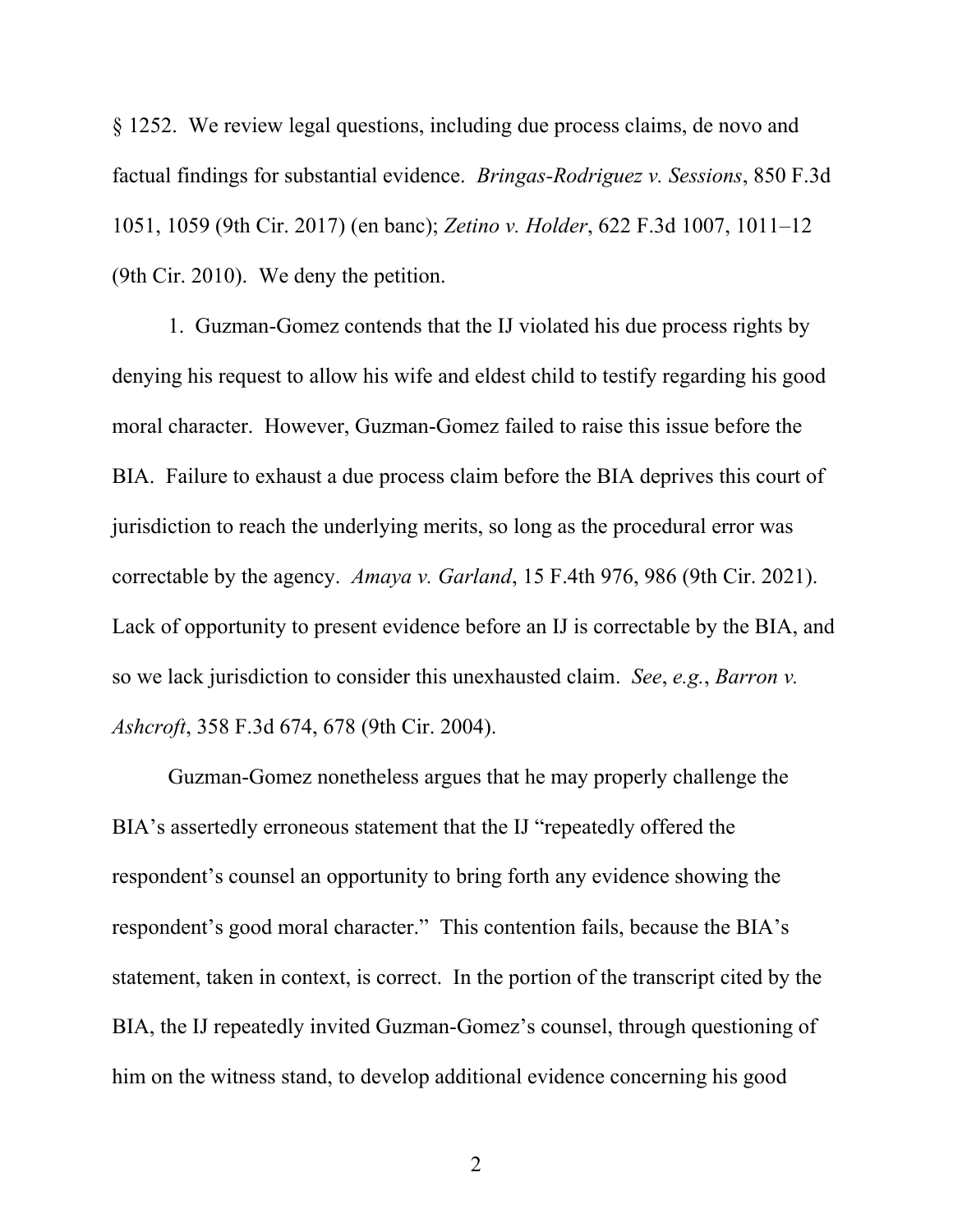moral character. Indeed, after stating that she was ready to rule unless there was additional evidence of his good moral character, the IJ then permitted several additional pages of questioning of Guzman-Gomez on this subject. The fact that the IJ then subsequently declined to receive additional testimony from other family members on the same subject does not render the BIA's statement inaccurate.<sup>1</sup>

2. Guzman-Gomez also asserts that the IJ committed legal error by failing to consider the factors that weigh in favor of finding good moral character here. This contention fails. The BIA reviewed this discretionary determination de novo, *see* 8 C.F.R. § 1003.1(d)(3)(ii), and our review therefore focuses on whether the BIA properly considered all of the relevant factors, *see Bringas-Rodriguez*, 850 F.3d at 1059. The BIA clearly did so, expressly noting several "favorable factors," such as Guzman-Gomez's "three United States citizen children and other family ties to the United States, his work background in construction and restaurants, the fact that he financially supports his wife and children, and his payment of taxes." After noting these "favorable factors," the BIA concluded that they were "outweighed by the respondent's criminal history." The agency therefore considered the relevant factors and did not commit legal error. Beyond that, we

<sup>&</sup>lt;sup>1</sup> Even if we did have jurisdiction to consider this argument, Guzman-Gomez's due process claim would fail because he has not shown prejudice. *Zamorano v. Garland*, 2 F.4th 1213, 1226 (9th Cir. 2021); *Gutierrez v. Holder*, 662 F.3d 1083, 1091 (9th Cir. 2011).